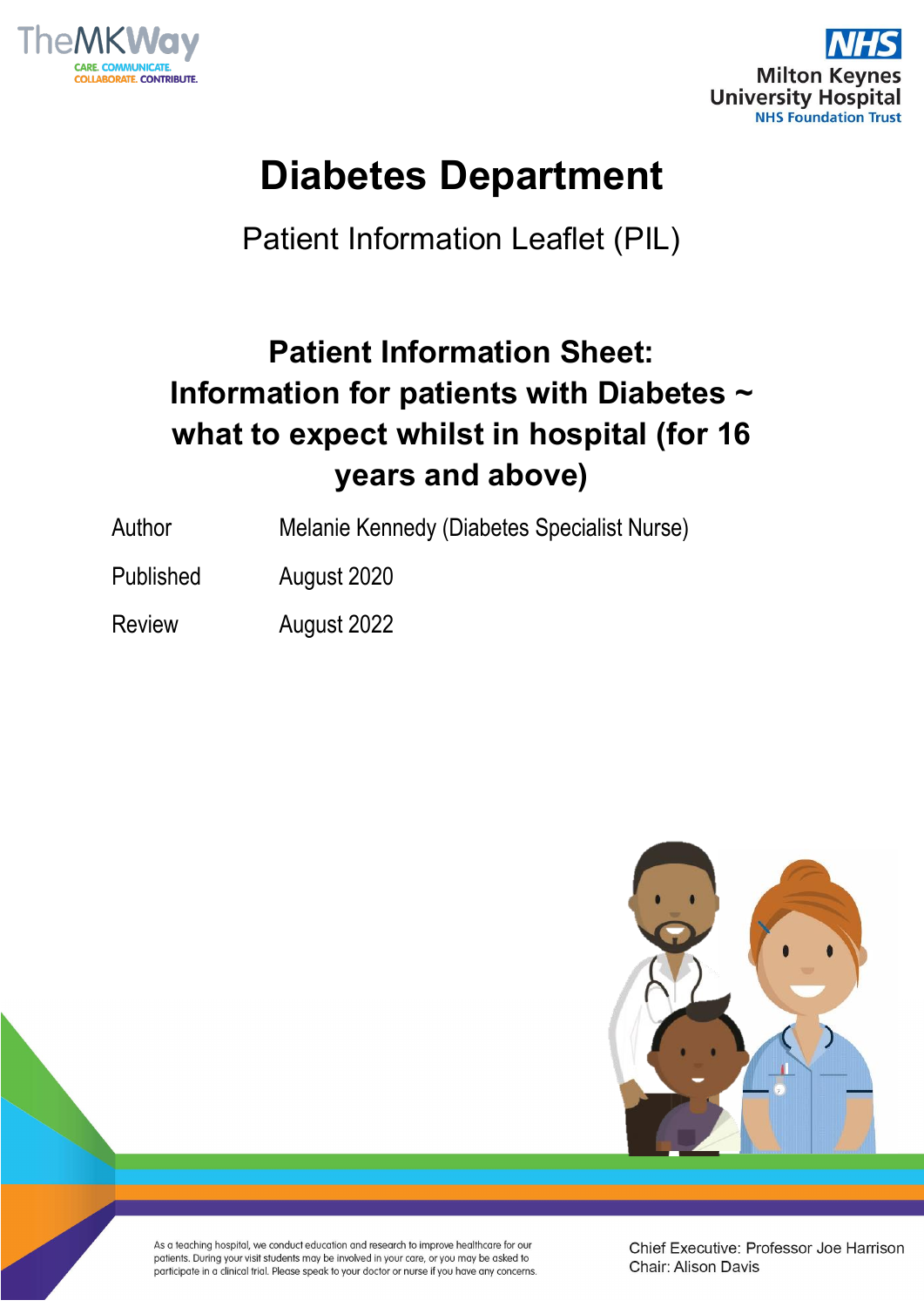



# **This leaflet is to explain to patients with diabetes what to expect when you have been admitted to hospital.**

This leaflet has been designed to provide you with information to help you during your hospital stay.

During your time in hospital whether it is a planned or emergency admission you may find your capillary blood glucose will be monitored more frequently than you would at home. This is because illness can affect your glucose levels. Usually it will be checked before meals and before bed.

If you take insulin for your diabetes this should never be stopped or missed out. If you are on a long acting insulin e.g. Detemir (Levemir), Glargine (Lantus, Abasaglar, Semglee) or Tresiba (Degludec) these should be continued even if you are on intravenous insulin (insulin given through a cannula into your vein).

# **Low blood glucose (hypo) and treatment**

If you have a reading **below 4mmol/l** this is called a **'hypo'** and you may experience the following symptoms:

- shakiness
- dizziness
- headache
- fatigue
- confusion
- weakness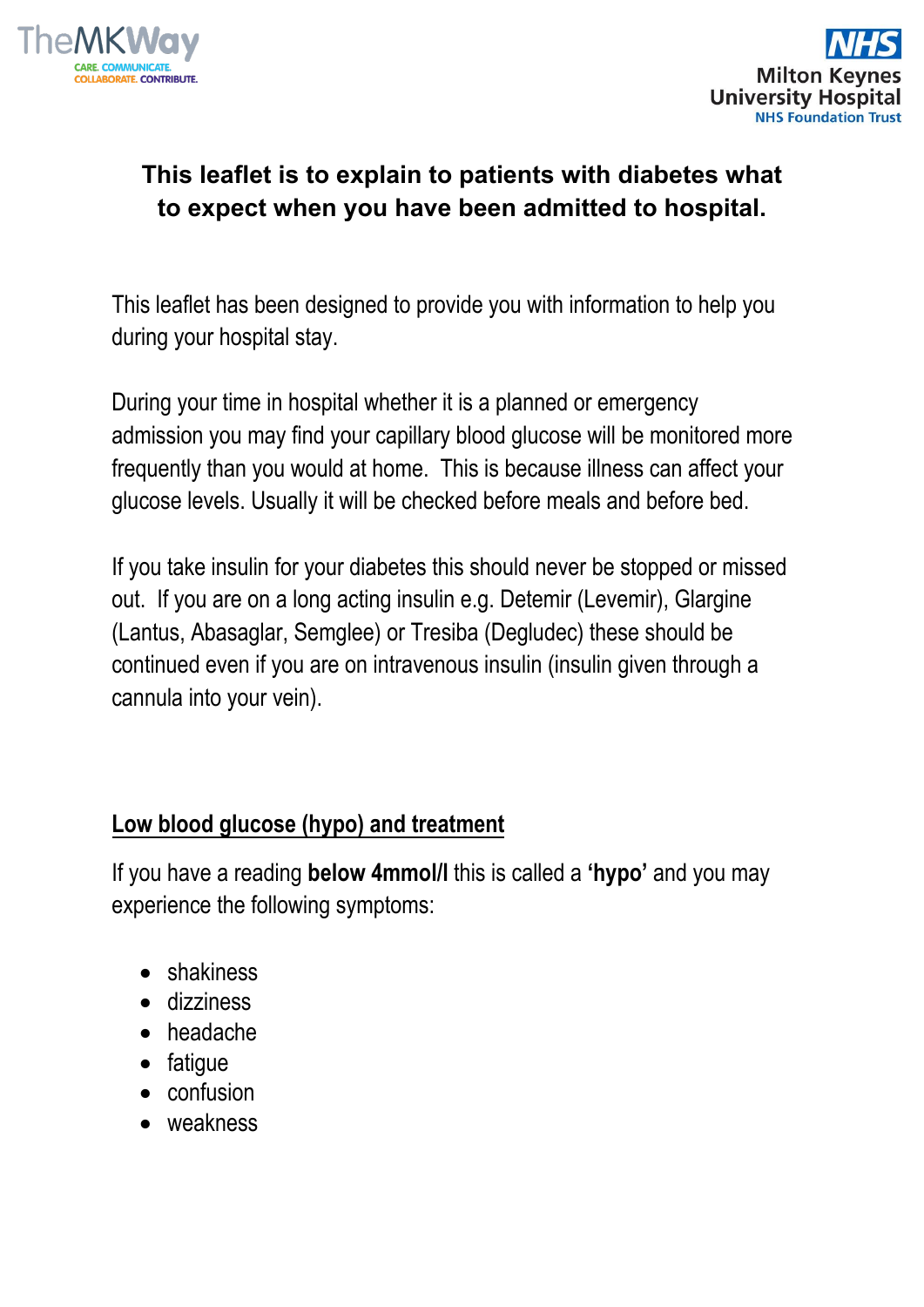



Some people do not get symptoms, or get them at readings much lower than 4mmol/l. This is called 'Impaired hypo awareness'. Please let staff know if you do not feel your hypos.

If your glucose level is **below 4mmol/l** you need to take or be given fast acting glucose (15-20g carbohydrate, **even if you feel well**)

Each ward has a "hypo box" which contains recommended treatments including *Lift GlucoJuice* **or** *Lift GlucoTabs*. Please take the whole juice (60mls) or 4x GlucoTabs. You can use your own hypo treatment providing it contains the correct amount of fast acting carbohydrate.

Your blood glucose will be checked after 15 minutes and when it is above 4mmol/l again you will be offered a small snack of longer acting carbohydrate. If you are experiencing regular hypo episodes the ward staff will review your medications or refer you to our team.

# **High blood sugar levels**

Sometimes during periods of illness and stress blood glucose levels can be higher than usual even if you are not eating much. You may need more medication or insulin during this time.

If your blood glucose levels are running higher than usual and you would normally adjust your insulin doses, please inform the staff to change the dose on your drug chart.

Ketones can be produced by periods without food, but in patients with diabetes they are produced when there is a lack of insulin. If your blood glucose is elevated (hospital guidance is above 18mmol/l, you may be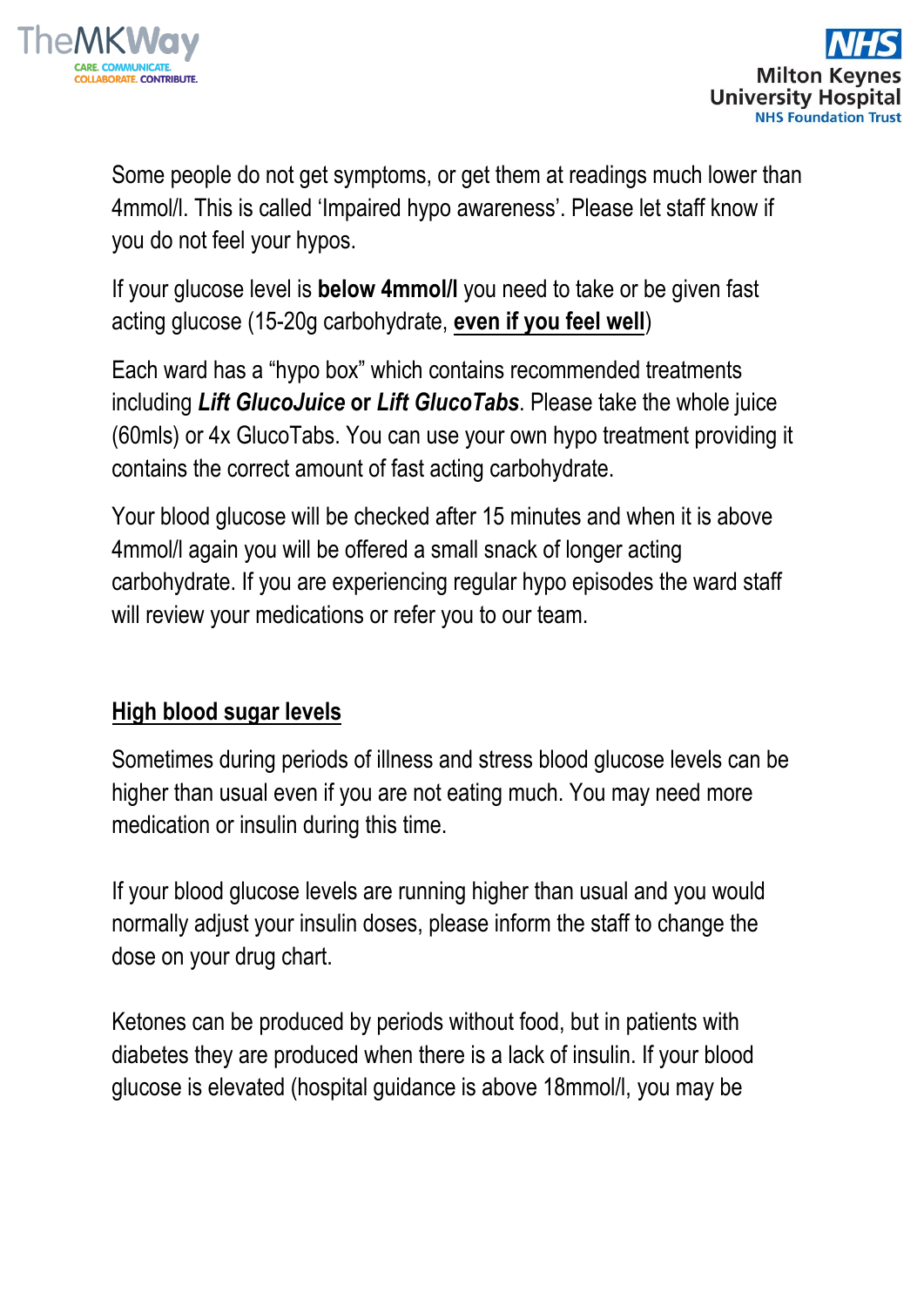

advised to check at lower levels when at home) ketones can be checked using a ketone machine. Ketones above 1.5mmol/l may indicate the need for more insulin.

If you have had elevated ketones during your admission or a condition called Diabetic Ketoacidosis (DKA) please ensure that you go home with a working ketone meter, ketone strips (available on request) and advice on how to manage elevated ketones. See [www.mkuh.nhs.uk/diabetes-education](http://www.mkuh.nhs.uk/diabetes-education) for educational leaflets and videos.

Symptoms of elevated ketones:

- Abdominal pain
- Nausea
- Vomiting
- 'pear drop' smell on breath

Certain oral diabetes medications may be stopped temporarily when you are unwell. If you develop DKA with a drug called an SGLT2i ('flozins') these will be stopped. See leaflet type 2 Diabetes and DKA/sick day rules at [www.mkuh.nhs.uk/diabetes-education](http://www.mkuh.nhs.uk/diabetes-education)

# **Self-managing your insulin in hospital**

You should be supported to self-manage your diabetes as you would at home, unless you are not well enough to do so.

If you normally have your insulin immediately before meals, you may need to ask the nurses to open your bedside locker so you can continue to have it at this time.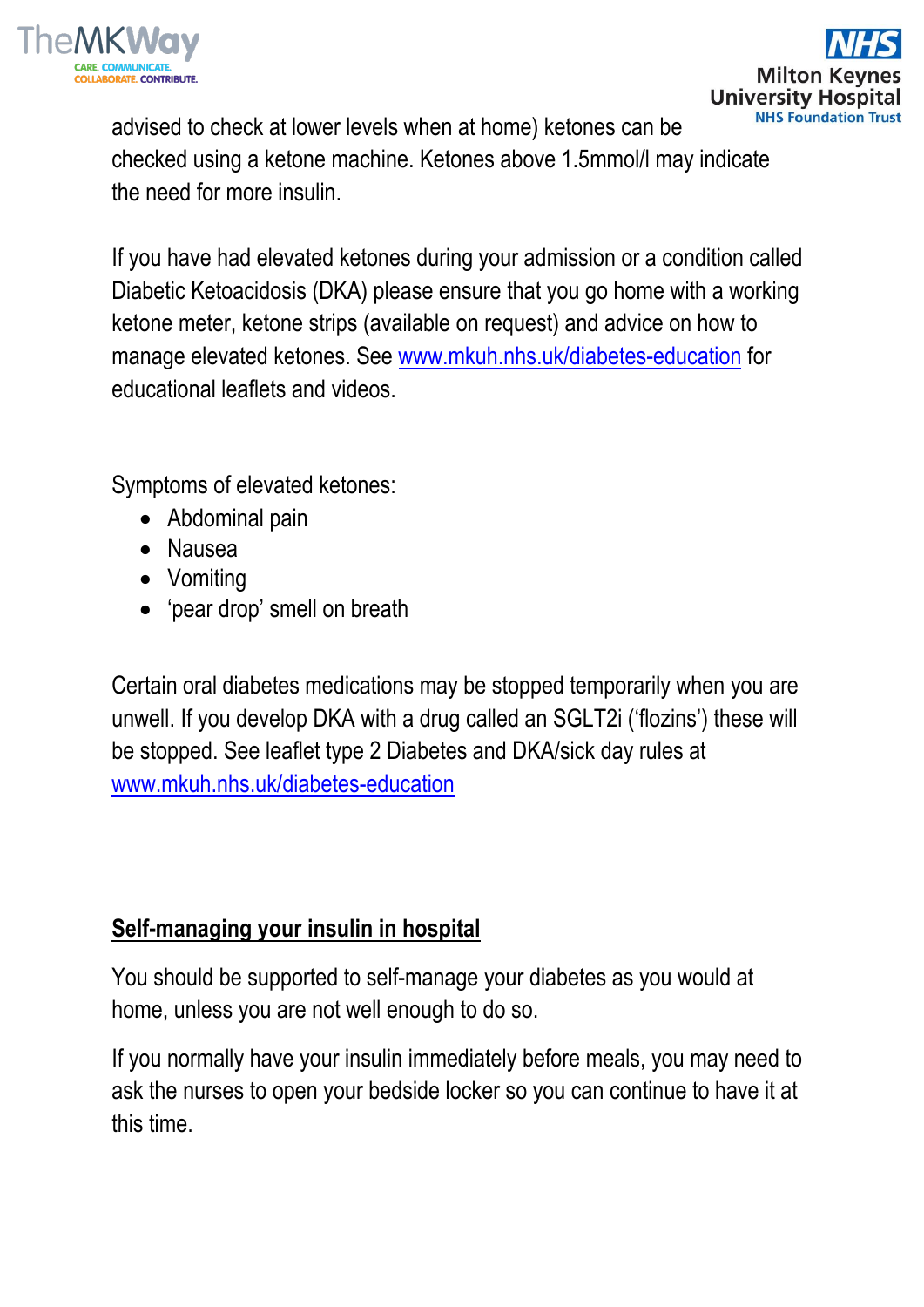



Please ensure needles are disposed of in a sharps bin to protect other patients and staff from needlestick injuries.

Your insulin will become unusable 28 days after opening. It can be kept outside of the fridge at room temperature in the bedside locker except on extremely hot days.

It is possible to order snacks from the hospital food menu however it is a good idea to bring in a supply from home if you have specific needs/likes. If you would like to speak to the catering team there is a tick box option on the menu.

### **Footcare**

Please do not walk around the ward with bare feet. Your feet should be checked on admission and any issues reported to the podiatry service or the diabetes specialist nurses. If you notice any problems or have issues with your feet, please inform the ward staff.

#### **Injection sites**

Lipo's (lipohypertrophy) are abnormal fatty deposits under the skin that can affect the action of insulin. For guidance on injection technique and how to manage Lipo's please see the leaflet titled *'injection technique matters'* [www.mkuh.nhs.uk/diabetes-education](http://www.mkuh.nhs.uk/diabetes-education)